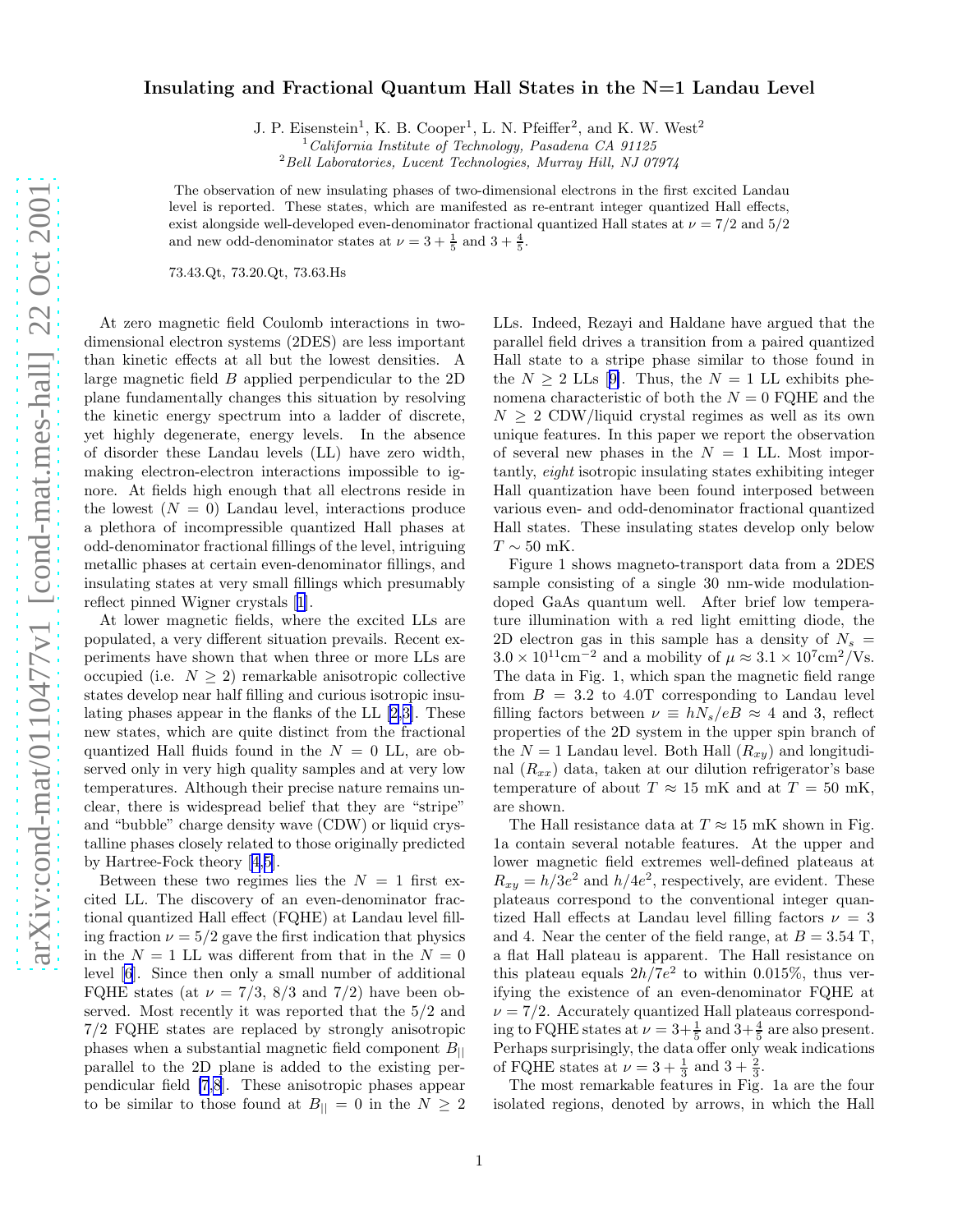

FIG. 1. a) Hall resistance in the upper spin branch of the  $N = 1$  Landau level. Solid curve,  $T \approx 15$  mK; dashed curve  $T = 50$  mK. Cross hairs indicate locations of FQHE states at  $\nu = 7/2$ ,  $3 + \frac{1}{5}$  and  $3 + \frac{4}{5}$ . Arrows denote locations of new insulating states. b) Longitudinal resistance data at same magnetic fields and temperatures.

resistance approaches either  $h/3e^2$  or  $h/4e^2$ . The nonmonotonic variation of  $R_{xy}$  in these regions readily distinguishes them from the conventional  $\nu = 3$  and  $\nu = 4$ integer quantized Hall states. Of the four regions, the one near  $B = 3.78$  T is the best developed; the data show  $R_{xy} = h/3e^2$  to within 0.02%. The regions near  $B = 3.62$ and 3.48 T, which straddle the  $\nu = 7/2$  FQHE state, are clearly beginning to develop plateaus at  $R_{xy} = h/3e^2$ and  $h/4e^2$ , respectively. The lowest field feature, near  $B = 3.35$  T, is the weakest of the four, but it seems quite likely that  $R_{xy}$  is approaching  $h/4e^2$ . These four features are very temperature sensitive; the dashed trace in Fig. 1a shows that they are completely absent at  $T = 50$  mK.

Figure 1b shows longitudinal resistance data from the same field range as the Hall data in Fig. 1a. At  $B = 3.54$  T a deep minimum in  $R_{xx}$  associated with the FQHE state at  $\nu = 7/2$  is evident. The observed temperature dependence of  $R_{xx}$  at this magnetic field is consistent with thermal activation,  $R_{xx} \propto e^{-\Delta/2T}$ ; we estimate  $\Delta_{7/2} \approx 70$  mK. The Hall plateaus associated with



FIG. 2. a) Temperature dependence of the longitudinal resistance in the upper spin branch of the  $N = 1$  Landau level  $4 > \nu > 2$ . Light solid curve: 15 mK; dotted curve: 30 mK; heavy solid curve: 40 mK; and dashed curve: 50 mK. b) Expanded view of  $R_{xx}$  associated with the re-entrant integer Hall quantized effect near  $B = 3.78$  T.

the  $\nu = 3 + \frac{1}{5}$  and  $3 + \frac{4}{5}$  FQHE states are also accompanied by well-defined minima in  $R_{xx}$ .

The longitudinal resistance in the vicinity of each of the four isolated regions where the Hall resistance approaches either  $h/3e^2$  or  $h/4e^2$  exhibits somewhat intricate magnetic field and temperature dependences. These are illustrated in Fig. 2a where  $R_{xx}$  data taken at  $T = 50$ , 40, 30, and approximately 15 mK, are displayed. Concentrating first on the narrow field range near  $B = 3.78$  T which is expanded in Fig. 2b, the data show that a peak in  $R_{xx}$  develops as the temperature is reduced from  $T = 50$  mK to 40 mK. By 30 mK this peak has grown substantially, shifted to slightly lower magnetic field, and has been joined by a weak relative minimum on its high field side. By approximately 15 mK the peak has grown and shifted slightly more but the minimum has evolved into a significant region of near zero longitudinal resistance. This zero in  $R_{xx}$  coincides closely with the strong plateau in the Hall resistance at  $R_{xy} = h/3e^2$  noted pre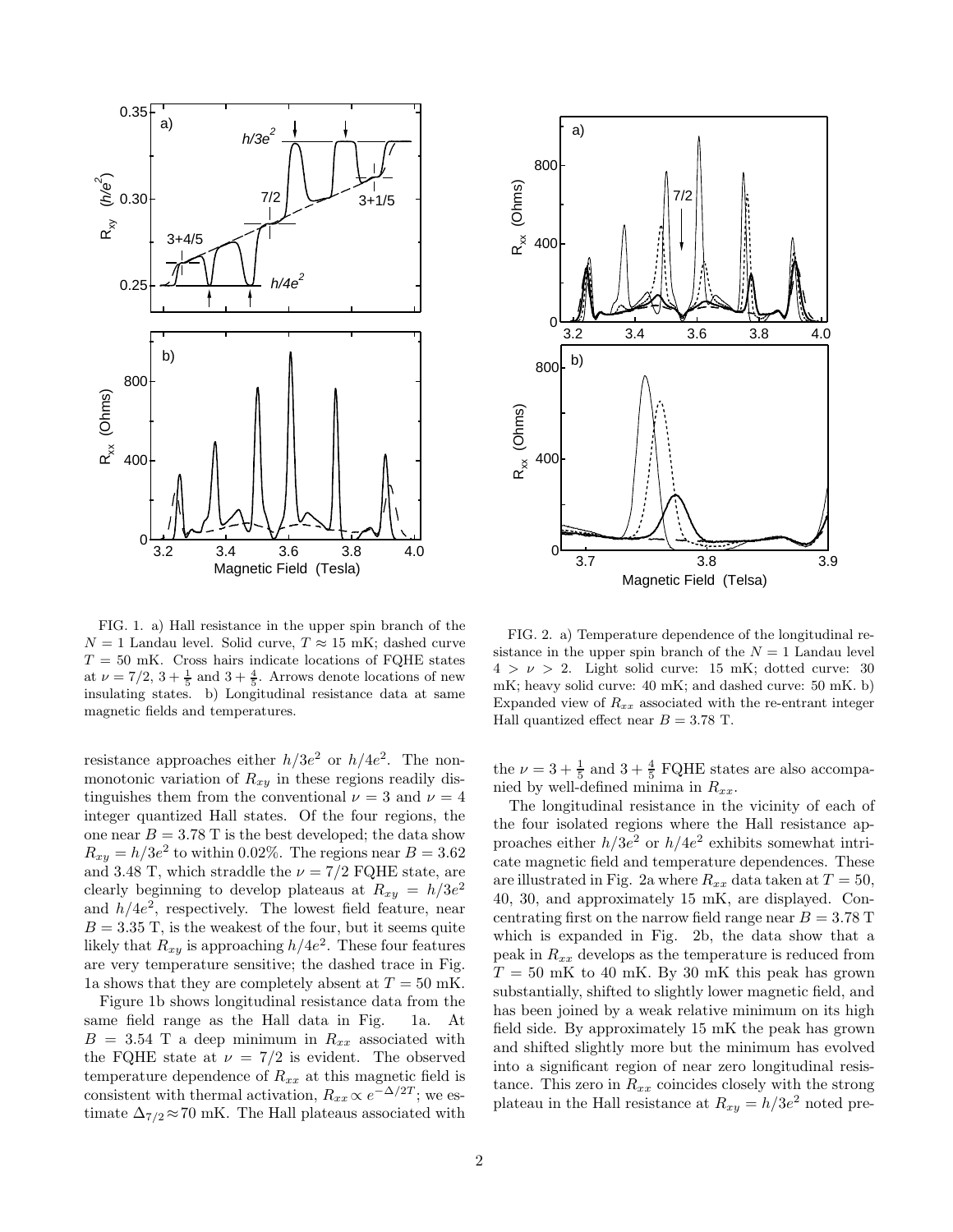viously.

The behavior of  $R_{xx}$  near the three other regions of re-entrant Hall quantization is qualitatively similar, if less well developed. For the two regions straddling the  $\nu = 7/2$  FQHE state, peaks in  $R_{xx}$  develop first upon cooling but these are eventually followed by the formation of adjacent minima. The depth of these minima correlates well with the strength of the developing plateaus in  $R_{xy}$ . For the weakest feature, near  $B = 3.35$  T, a clear peak develops and, at the lowest temperature, a shoulder on its low field side suggests an incipient minimum.

The four regions of re-entrant integer Hall quantization are centered near Landau level filling factors  $\nu \approx 3.28$ , 3.42, 3.56, and 3.70. The complex temperature dependence of  $R_{xx}$  and integer quantization of  $R_{xy}$  around these filling factors suggests that they are not quantum numbers in the sense of the FQHE. Indeed, the minima in  $R_{xx}$  described above are associated with the onset of insulating behavior, not the formation of new FQHE states.

Figure 3 demonstrates that similar re-entrant integer quantized Hall effect (RIQHE) states also appear in the lower spin branch of the  $N = 1$  LL, between filling factors  $\nu = 2$  and 3. In these data both of the re-entrant Hall features above half-filling exhibit strong plateaus accurately quantized to  $h/2e^{\overline{2}}$ . Anomalous minima and maxima in  $R_{xy}$  in this filling factor range have been reported before [\[10](#page-3-0)], but the present data are, to our knowledge, the first to demonstrate re-entrant integer Hall quantization. Pan, et al. [\[10\]](#page-3-0) also observed large changes in the anomalous  $R_{xy}$  features when the direction of the perpendicular magnetic field was reversed. This was attributed to mixing of the longitudinal and Hall resistances in the sample. We emphasize that in our sample field reversal has a negligible effect. Finally, a strong  $\nu = 5/2$  fractional quantized Hall effect is also apparent in Fig. 3. The temperature dependence of  $R_{xx}$  at  $\nu = 5/2$  suggests an energy gap  $\Delta_{5/2} \approx 310$  mK.

The transport data described above were obtained with the magnetic field perpendicular to the 2D plane. Examination of the longitudinal and Hall resistances for sensitivity to the direction of current flow within the 2D plane shows no evidence, in the  $N = 1$  LL, of the large systematic anisotropy which is readily apparent in the  $N \geq 2$  levels. On the other hand, it is known that the imposition of a magnetic field component  $B_{\parallel}$  in the 2D plane destabilizes the  $\nu = 5/2$  and 7/2 FQHE states [[11\]](#page-3-0) and renders the longitudinal resistance of the sample strongly anisotropic[[7,8,12](#page-3-0)]. By tilting the present sample relative to the total applied magnetic field we have corroborated these earlier findings and have found that the new re-entrant integer quantized Hall features reported here are gradually suppressed as the in-plane field is increased.

The discovery of re-entrant integer quantized Hall states in the  $N = 1$  Landau level suggests the existence of collective insulating states. If the electrons in



FIG. 3. Hall resistance data at in the lower spin branch of the  $N = 1$  Landau level,  $3 > \nu > 2$ , at  $T \approx 15$  mK. New insulating states indicated by arrows, cross-hairs locate the  $\nu = 5/2$  FQHE state.

the partially filled uppermost LL are insulating, the filled LLs beneath the Fermi level ensure integer quantization of the Hall resistance and zero longitudinal resistance. The fact that these new insulators are re-entrant, i.e. are separated from one another and the conventional integer QHE states by magnetic field ranges exhibiting fractional quantized Hall states or simply finite  $R_{xx}$  and nonquantized  $R_{xy}$ , is strong evidence that the origin of the insulating behavior is collective. Even if the conventional integer QHE states at  $\nu = 3$  and  $\nu = 4$  are dominated by disorder-induced single-particle localization, the presence of conducting regions between them and the re-entrant insulating states necessarily implies that the quasiparticles in the system first delocalize upon moving away from integer filling. It seems highly unlikely that the same single-particle mechanism could then become operative again at the much higher quasiparticle densities present in the re-entrant insulating states. Furthermore, the existence of the FQHE states at  $\nu = 3 + \frac{1}{5}$  and  $\nu = 3 + \frac{4}{5}$ offers compelling evidence that electron-electron interactions are already dominant even before the first reentrant insulator has formed.

Of the four re-entrant IQHE states observed in the upper spin branch of the  $N = 1$  LL (i.e.  $4 > \nu > 3$ ), only the one near  $B = 3.78$  T actually exhibits vanishing  $R_{xx}$  at  $T > 15$  mK. As suggested above, we believe that the non-zero  $R_{xx}$  of the other three states merely reflects their weaker development. In each of the four cases, a peak in  $R_{xx}$  develops first upon cooling and is followed by the formation of a minimum at lower temperatures. We speculate that this behavior reflects the shifting balance of current between the edge channels of the filled lower LL levels and the "valence" electrons in the uppermost